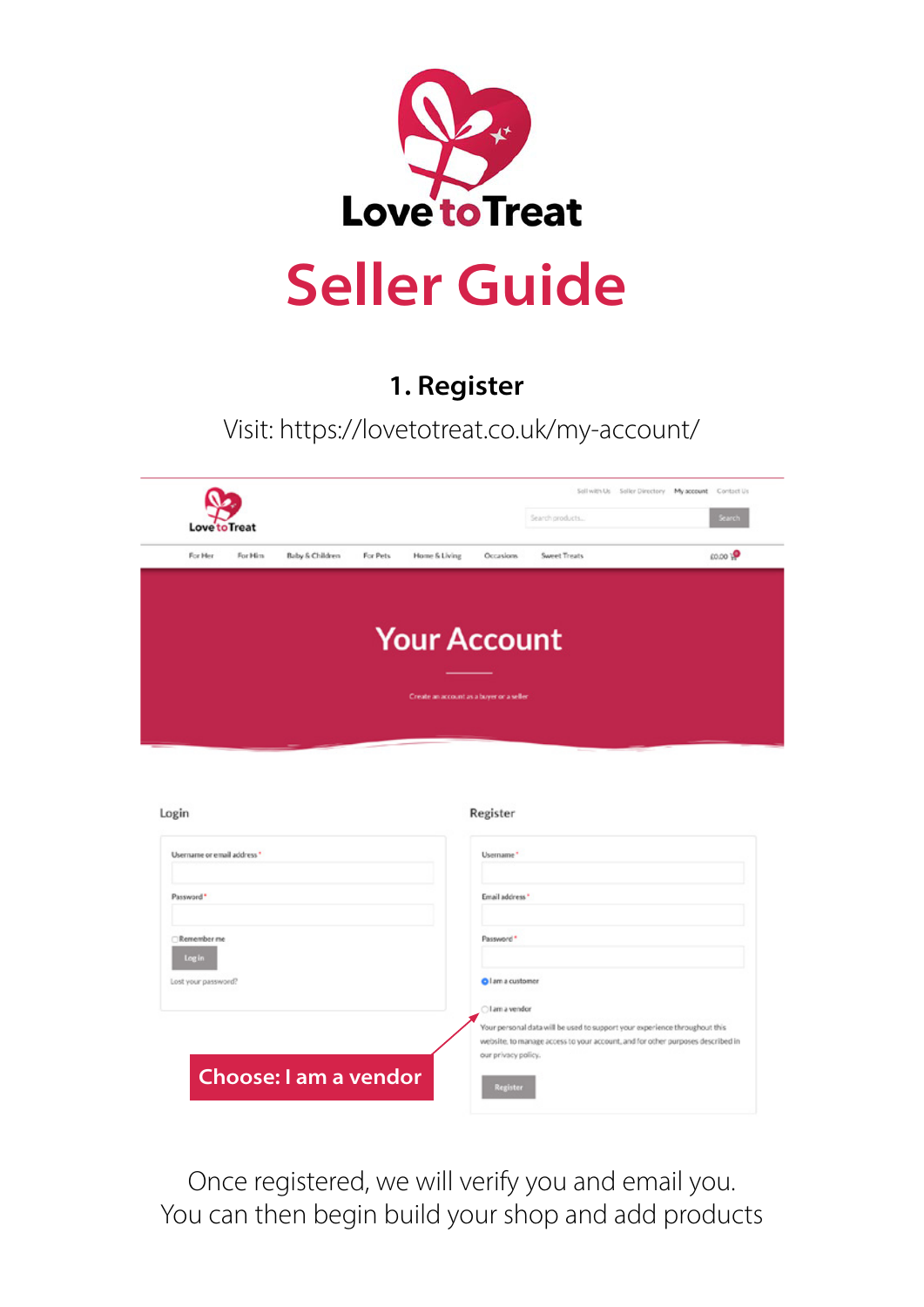# 2. Add your Shop Details

Visit: https://lovetotreat.co.uk/my-account/

#### Choose settings



### In the 'Settings' area you can

- add your shop details and profile
- add you logo
- shop picture
- add your social links and manage your SEO
- Set your returns policy



It is best to set this up before you begin adding products as your Returns Policy (RMA) will apply to all of your products unless you specify a different policy within an individual product.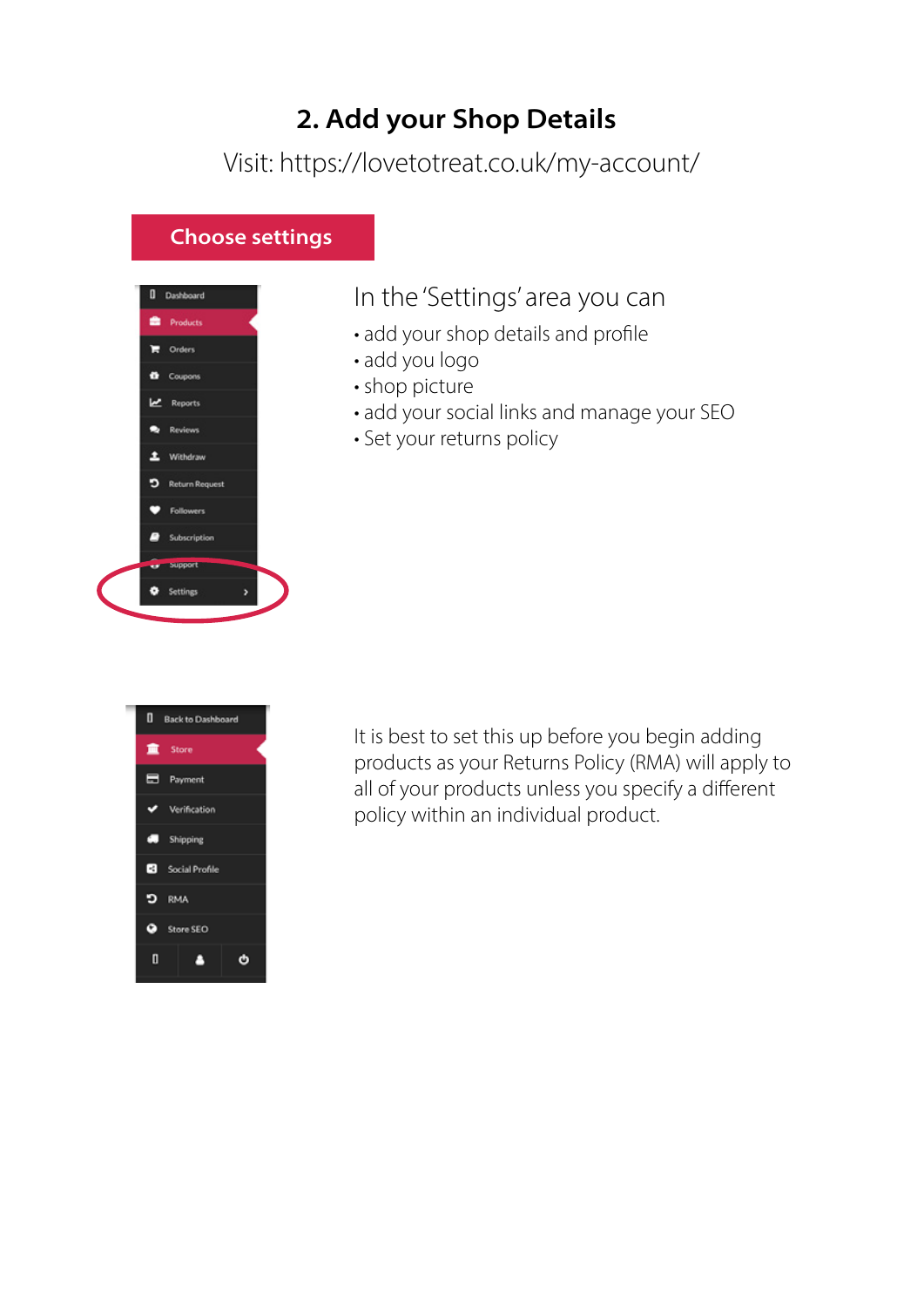## 3. Add a Product

Login to your account and choose the products tab

| 0<br>Dashboard                              |         |                     | You can add 97 more product(s).               |        |            |             |                 |         |          |                |                                   |
|---------------------------------------------|---------|---------------------|-----------------------------------------------|--------|------------|-------------|-----------------|---------|----------|----------------|-----------------------------------|
| Products                                    |         |                     |                                               |        |            |             |                 |         |          |                |                                   |
| ы<br>Orders                                 |         | All (3) Online (3)  |                                               |        |            |             |                 |         |          |                | Add new product                   |
| Coupons<br>۰                                |         | All dates           | + - Select a category - + - Select Filter - + |        | Filter     |             |                 |         | Scar     | n Products     | Search                            |
| یما<br><b>Reports</b>                       |         |                     |                                               |        |            |             |                 |         |          |                |                                   |
| Reviews                                     |         | <b>Bulk Actions</b> | <b>C</b> Apply                                |        |            |             |                 |         |          |                |                                   |
| ш<br>Withdraw                               | o       | Image               | Name                                          | Status | <b>SKU</b> | Stock       | Price           | Exming  | Type     | Views Date     |                                   |
| כי<br><b>Return Request</b>                 | $\circ$ | s Dr                | Anchor Bracelet                               | Online | $\sim$     | In<br>stock | £150.00/        | £150.00 | $\equiv$ | 8              | December 19,<br>2017<br>Published |
| n<br><b>Followers</b><br>Subscription<br>m, | o       |                     | <b>Boho Bangle Bracelet</b>                   | Online |            | In<br>stock | 50.00           | £150.00 | $\equiv$ | $\overline{1}$ | December 18.<br>2017<br>Published |
| o<br>Support                                | $\Box$  | C                   | <b>Buddha Bracelet</b>                        | Online |            | In.<br>ock  | £150.00 £150.00 |         | $\equiv$ | $\overline{1}$ | December 18.<br>2017<br>Published |
| ۰<br><b>Settings</b><br>У                   |         |                     |                                               |        |            |             |                 |         |          |                |                                   |
|                                             |         |                     |                                               |        |            |             |                 |         |          |                |                                   |
|                                             |         |                     | <b>Add a Product</b>                          |        |            |             |                 |         |          |                |                                   |

Add the basic details and click Create Product

#### Add New Product

Create Product

| <b>ANTISTICS</b> |  |  |
|------------------|--|--|
|                  |  |  |
|                  |  |  |

|                                            | Product name |                           |
|--------------------------------------------|--------------|---------------------------|
|                                            | Price        | Discounted Price Schedule |
|                                            | £<br>0.00    | £<br>0.00                 |
| Upload a product cover image<br>---------- | $\sim$       |                           |
| Select product category                    |              |                           |
| Tags                                       |              |                           |
| Select tags                                |              |                           |
|                                            |              |                           |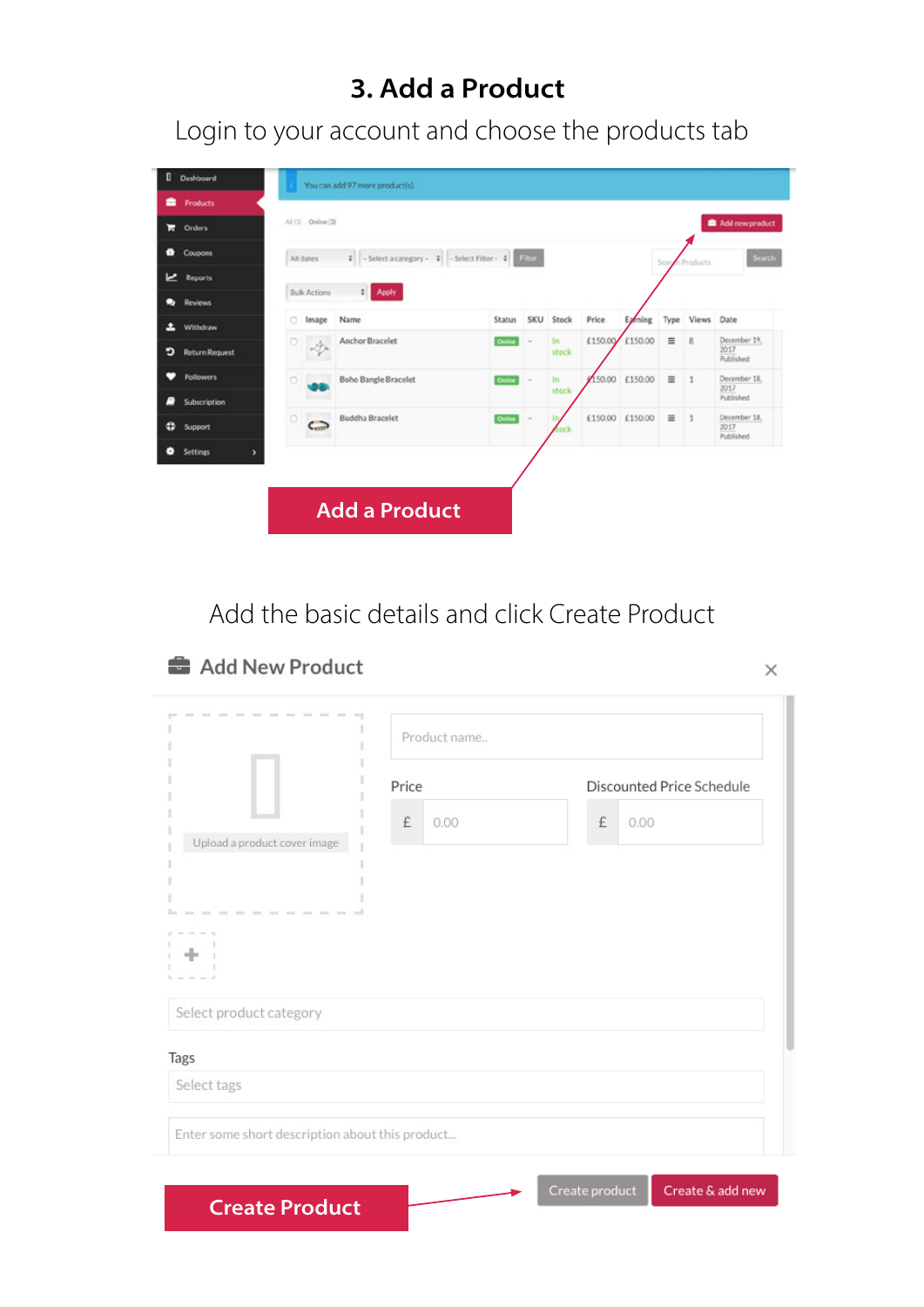Your product will appear in your product list as pending

| <b>D</b> Dashboard   |   |                    | You can add 97 more productivi.                      |                       |                |              |         |                 |                 |                 |                              |
|----------------------|---|--------------------|------------------------------------------------------|-----------------------|----------------|--------------|---------|-----------------|-----------------|-----------------|------------------------------|
| <b>D</b> Products    |   |                    |                                                      |                       |                |              |         |                 |                 |                 |                              |
| $\mathbb{R}$ Orders  |   | All (3) Ordine (3) |                                                      |                       |                |              |         |                 |                 |                 | Add new product              |
| <sup>t</sup> Coupons |   | Alidates           | 0 - Select a category - 0 - Select Filter - 0 1980   |                       |                |              |         |                 | Search Products |                 | Search                       |
| <u>w</u><br>Reports  |   |                    |                                                      |                       |                |              |         |                 |                 |                 |                              |
| Reviews              |   | Image              | Name                                                 | Status                | SICLE          | Stock        | Price   | Earning         |                 | Type Views Date | February                     |
| a.<br>Withdraw       |   | ₽                  | Test<br>Edit Delete Personershy Quick Edit Duclicate | <b>Pending Review</b> |                | tn'<br>stock | £10.00  | £10.00          | $\equiv$        | $\circ$         | 26, 2021<br>Last<br>Modified |
| ∍<br>Return Request  |   |                    | Anchor Tracelet                                      | Other                 | $\overline{a}$ | In.          |         | £150.00 £150.00 | $\equiv$        | B               | December                     |
| <b>Followers</b>     |   | Dr.                |                                                      |                       |                | stock        |         |                 |                 |                 | 19.2017<br>Published         |
| <b>Subscription</b>  |   |                    | <b>Boho Bangle Bacelet</b>                           | Office                | $\sim$         | In:<br>stock |         | £150.00 £150.00 | $\equiv$        | $\pm 1$         | Docembor<br>18, 2017         |
| <b>C</b> Suport      | ö |                    | <b>Buddha Bracelet</b>                               | Office                | $\sim$         | <b>In</b>    | £150.00 | £150.00         | $\equiv$        | 11              | Published<br>December        |
| ۰<br>Settings<br>٠   |   | $\subset$          |                                                      |                       |                | stock        |         |                 |                 |                 | 18, 2017<br>Published        |
| п<br>۰<br>Δ          |   |                    |                                                      |                       |                |              |         |                 |                 |                 |                              |

### Add the:

- *short description (this appears next to the product)*
- *main description (this appears underneath the product*
- *SKU (This is a stock number and is optional) To add stock level, tick 'Enable product Stock Management and complete the details)*

| O<br>۰<br>п | <b>BOX BOX BOX BOX BUT BUT HE BECKER BUT IT IT WAS REPORTED</b> |              |               |
|-------------|-----------------------------------------------------------------|--------------|---------------|
|             |                                                                 |              |               |
|             |                                                                 |              |               |
|             |                                                                 |              |               |
|             | $\overline{p}$                                                  |              |               |
|             | Description                                                     |              |               |
|             |                                                                 |              |               |
|             | <b>NIZI ME NI ME NI ME NI ME NI ME NI ME</b>                    |              |               |
|             |                                                                 |              |               |
|             |                                                                 |              |               |
|             |                                                                 |              |               |
|             |                                                                 |              |               |
|             |                                                                 |              |               |
|             |                                                                 |              |               |
|             |                                                                 |              |               |
|             | Colmventory Manage investory for this product                   |              |               |
|             | SKU (Stock Keeping Unit)                                        | Stock Status |               |
|             |                                                                 | In Stock     | $\frac{1}{2}$ |
|             |                                                                 |              |               |
|             | □ E sable product stock management                              |              |               |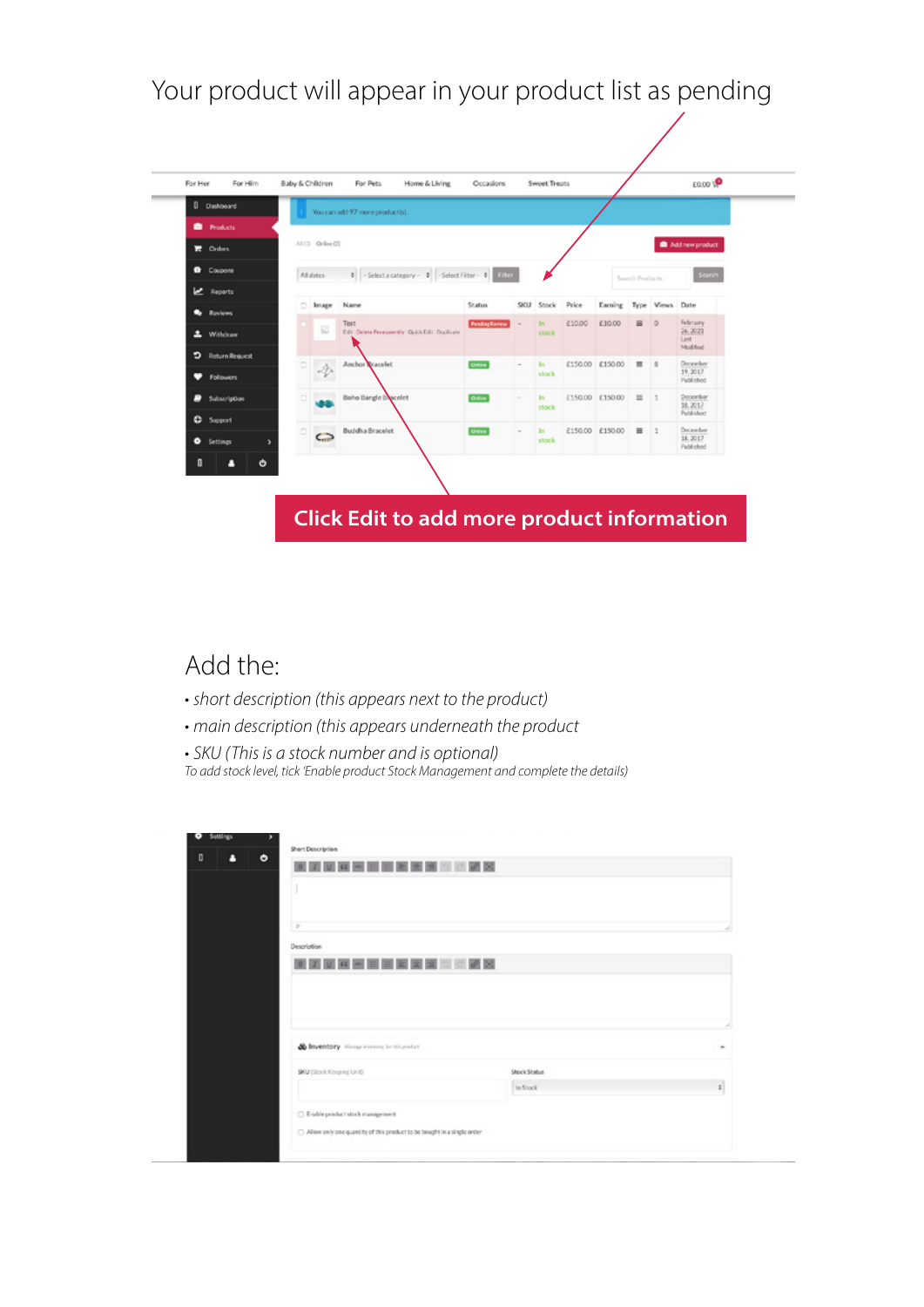Add the:

- *Choose Shipping Class Select FREE SHIPPING*
- *Add any of your products which are linked to the product (Begin typing the product name to see the options)*
- *Add any of your product which you could cross sell (Begin typing the product name to see the options)*

| <sup>2</sup> This product requires shipping         |                 |                                                        |     |                              |      |             |  |
|-----------------------------------------------------|-----------------|--------------------------------------------------------|-----|------------------------------|------|-------------|--|
| Yes) trigins                                        | $\frac{9}{8}$ ) | Iongth (cm)                                            | 5.1 | width [cm]                   | 1811 | holght (cm) |  |
| Shipping Class                                      |                 |                                                        |     |                              |      |             |  |
| V No shipping class<br>Free Shipping                |                 |                                                        |     |                              |      |             |  |
|                                                     |                 |                                                        |     |                              |      |             |  |
|                                                     |                 | Linked Products Seymethied protection and criteria adv |     |                              |      |             |  |
|                                                     |                 |                                                        |     |                              |      |             |  |
|                                                     |                 |                                                        |     | Cross sells @                |      |             |  |
| Upsells @<br>Search for a product                   |                 |                                                        |     | Search for a product         |      |             |  |
|                                                     |                 |                                                        |     |                              |      |             |  |
|                                                     |                 |                                                        |     |                              |      |             |  |
| Attribute Mange attainance this simple product.     |                 |                                                        |     |                              |      |             |  |
| Custom Attribute                                    |                 |                                                        |     | : Adduttritute Saveattribute |      |             |  |
| @ Discount Options Service decount for this product |                 |                                                        |     |                              |      |             |  |

### Add variations of the product eg: colour:

*1. Click 'Add attribute' 2. Give the attribute a name, eg: 'Colour' 3. Add values, eg: 'Yellow', 'Red' - Use the ' | ' key after each one you add*

|                                   | $-$ Remove |
|-----------------------------------|------------|
|                                   |            |
| Value(s)                          |            |
| - Yollow - Red                    | $\approx$  |
|                                   |            |
| 0 Add attribute<br>Save attribute |            |
|                                   |            |
|                                   |            |